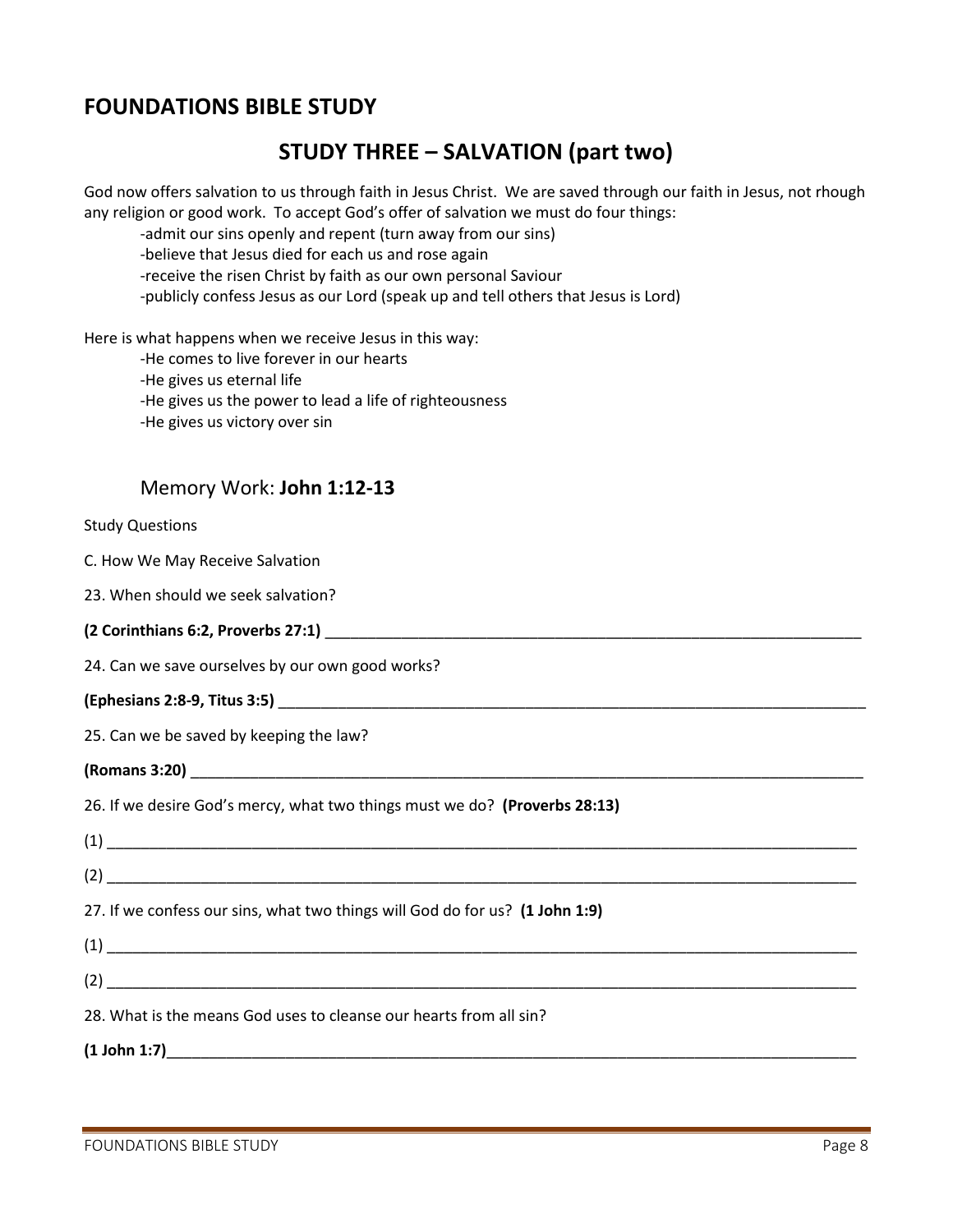| 30. If we come to Jesus, will He reject us?<br>31. If we open our hearts to receive Jesus, what promise has He given us?<br>32. If we receive Jesus, what does He give us?<br>33. What experience do we have as a result?<br>34. When we receive Jesus, what does God give us through Him?<br>35. Is it possible for us to know we have eternal life? |
|-------------------------------------------------------------------------------------------------------------------------------------------------------------------------------------------------------------------------------------------------------------------------------------------------------------------------------------------------------|
|                                                                                                                                                                                                                                                                                                                                                       |
|                                                                                                                                                                                                                                                                                                                                                       |
|                                                                                                                                                                                                                                                                                                                                                       |
|                                                                                                                                                                                                                                                                                                                                                       |
|                                                                                                                                                                                                                                                                                                                                                       |
|                                                                                                                                                                                                                                                                                                                                                       |
|                                                                                                                                                                                                                                                                                                                                                       |
|                                                                                                                                                                                                                                                                                                                                                       |
|                                                                                                                                                                                                                                                                                                                                                       |
|                                                                                                                                                                                                                                                                                                                                                       |
|                                                                                                                                                                                                                                                                                                                                                       |
|                                                                                                                                                                                                                                                                                                                                                       |
|                                                                                                                                                                                                                                                                                                                                                       |
|                                                                                                                                                                                                                                                                                                                                                       |
| 36. What record does God give us about Jesus?                                                                                                                                                                                                                                                                                                         |
|                                                                                                                                                                                                                                                                                                                                                       |
| 37. If we have received Jesus, the Son of God, what do we have?                                                                                                                                                                                                                                                                                       |
|                                                                                                                                                                                                                                                                                                                                                       |
|                                                                                                                                                                                                                                                                                                                                                       |
| C. Salvation Gives Power to Overcome the World and the Devil                                                                                                                                                                                                                                                                                          |
| 38. After we have received Jesus, who lives in our hearts by faith?                                                                                                                                                                                                                                                                                   |
|                                                                                                                                                                                                                                                                                                                                                       |
| 39. What can we do through the strength that Jesus gives us?                                                                                                                                                                                                                                                                                          |
|                                                                                                                                                                                                                                                                                                                                                       |
|                                                                                                                                                                                                                                                                                                                                                       |
| (Philippians 4:13) 2010 12:00 12:00 12:00 12:00 12:00 12:00 12:00 12:00 12:00 12:00 12:00 12:00 12:00 12:00 12<br>40. If we openly accept or confess Jesus before men, what will He do for us?                                                                                                                                                        |
|                                                                                                                                                                                                                                                                                                                                                       |
| 41. If we deny Jesus before men, what will He do?                                                                                                                                                                                                                                                                                                     |